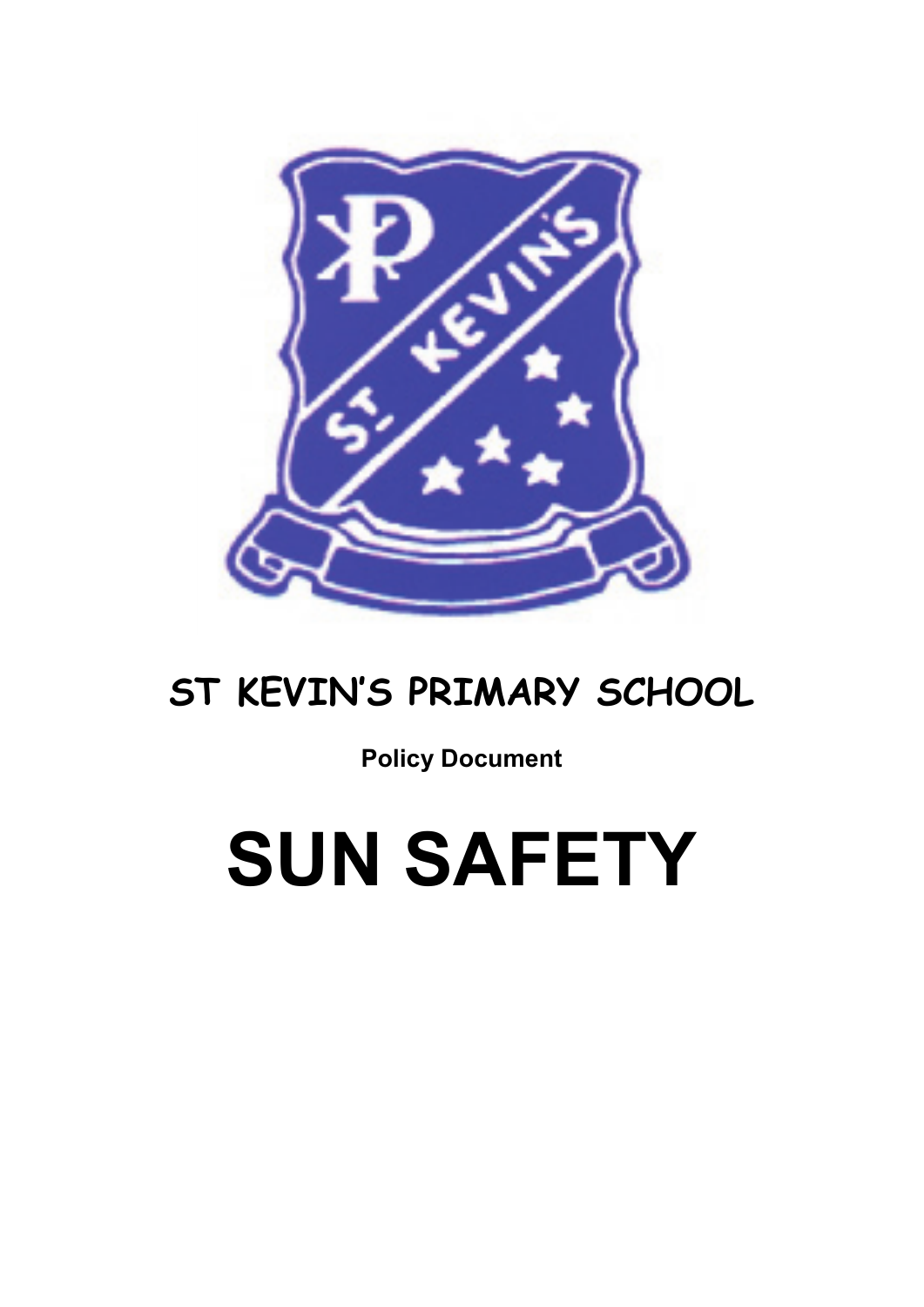## **1.0 BACKGROUND**

Significant research exists indicating that skin cancer is largely caused by overexposure to ultraviolet radiation (UVR) given off by the sun's rays. As Queenslanders, we face the highest rate of skin cancer in the world. Avoiding overexposure to the harmful effects of the sun is seen as the best means of avoiding skin cancer.

Evidence exists to support that the risk of developing skin cancer is cumulative, meaning the more sun exposure experienced over time, the more likely the chance of developing skin cancer. Given our children are at school throughout the core UVR hours of 10am to 3pm each day, schools can play an important role in both minimising the effects of the sun and in fostering an environment in which children develop life long learning towards management and prevention of skin disorders.

With this in mind, the St Kevin's Catholic School community is committed to protecting our children from the harmful effects of the sun. We recognise the need to protect children's skin and educate them about appropriate Sun Safety behaviour, in an attempt to reduce the risk of skin damage from exposure to the sun.

### **2.0 OBJECTIVES**

St Kevin's Catholic School's objectives in developing this policy are to:

- **Provide ongoing education that promotes life long learning for skin cancer** prevention and early detection;
- **Provide environments within School and external settings that support Sun** Safety practices; and
- Create an awareness to appropriately schedule outdoor activities to support Sun Safety practices.

### **3.0 PURPOSE**

St Kevin's School recognises that the sun's harmful effects may be equally damaging throughout the winter months. Subsequently, it is intended for this policy to be enforced throughout the year.

The purpose of this Sun Safety policy is to ensure that all children and staff attending St Kevin's Catholic School are protected from the harmful effects of the sun throughout the year.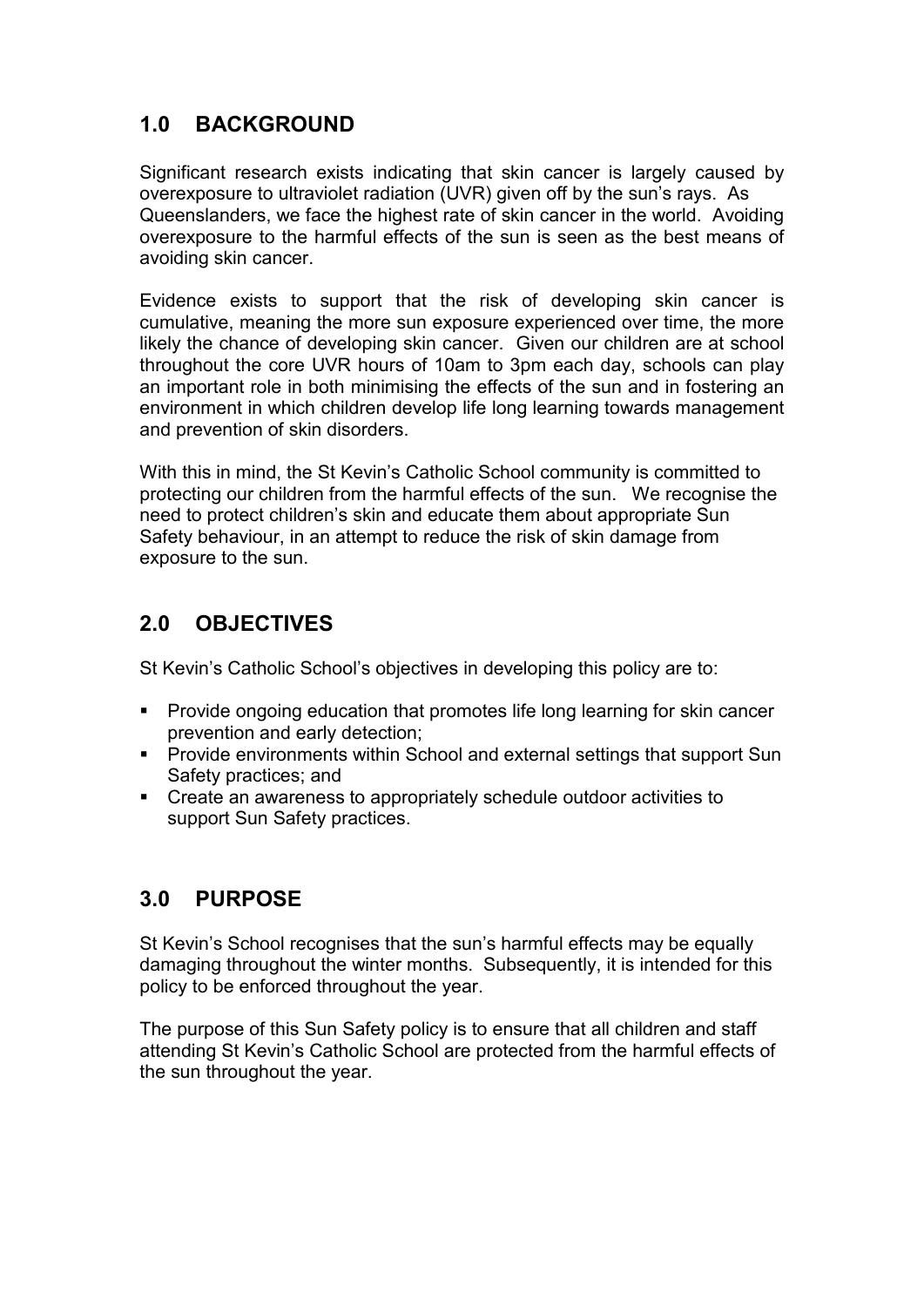# **4.0 REQUIREMENTS**

To be effective, this policy requires the commitment of both the School Administration and staff, together with the students and parent / carer network. The commitments and expectations of each sector of the School Community are detailed below.

#### 4.1 St Kevin's Catholic School Administration and Staff

St Kevin's Catholic School is committed to:

- Informing parents / carers and the wider school community of the Sun Safety policy via the School Newsletters; Orientation Days; Information Evenings and the School Handbook;
- Providing details of the Sun Safety policy on the School's website;
- **Encouraging all teachers and staff to act as positive role models for** students by embracing appropriate Sun Safe behaviours;
- **Ensuring induction processes for all new teachers and staff include** information on this Sun Safety policy;
- **Incorporating Sun Safety education programs focusing on skin** cancer prevention into the School curriculum;
- Seeking opportunities to increase the amount of shade in the school grounds, via either structural or natural means;
- Providing portable shade structures for use by students, staff and spectators, where practicable, at School events such as athletics carnivals;
- Ensuring all students wear Broad Brimmed hats and SPF 30+ broad-spectrum, water-resistant sunscreen on exposed skin when involved in outside activities;
- **Ensuring staff wear appropriate hats and sunscreen on exposed** skin when involved in outside activities;
- Ensuring all students wear a Sun Safe shirt when participating in School swimming activities;
- Request all parents to provide SPF 30+ broad spectrum, water resistant sunscreen for their children.
- With parental permission the school will supply SPF 30+ broad spectrum, water resistant sunscreen to students for outdoor activities, including sports days and special activity days.
- Undertaking an annual review of this Sun Safety policy.

#### 4.2 Parents / Carers

St Kevin's Catholic School expects that Parents / Carers will:

- **Ensure their child/ children are provided with the appropriate Broad**brimmed school hat and that they wear this hat to and from School each day;
- Support the School's Sun Safety policy and assist in the regular updating of the policy;
- **EXTEND FILTE Act as positive role models for children by practising appropriate** Sun Safety behaviours;